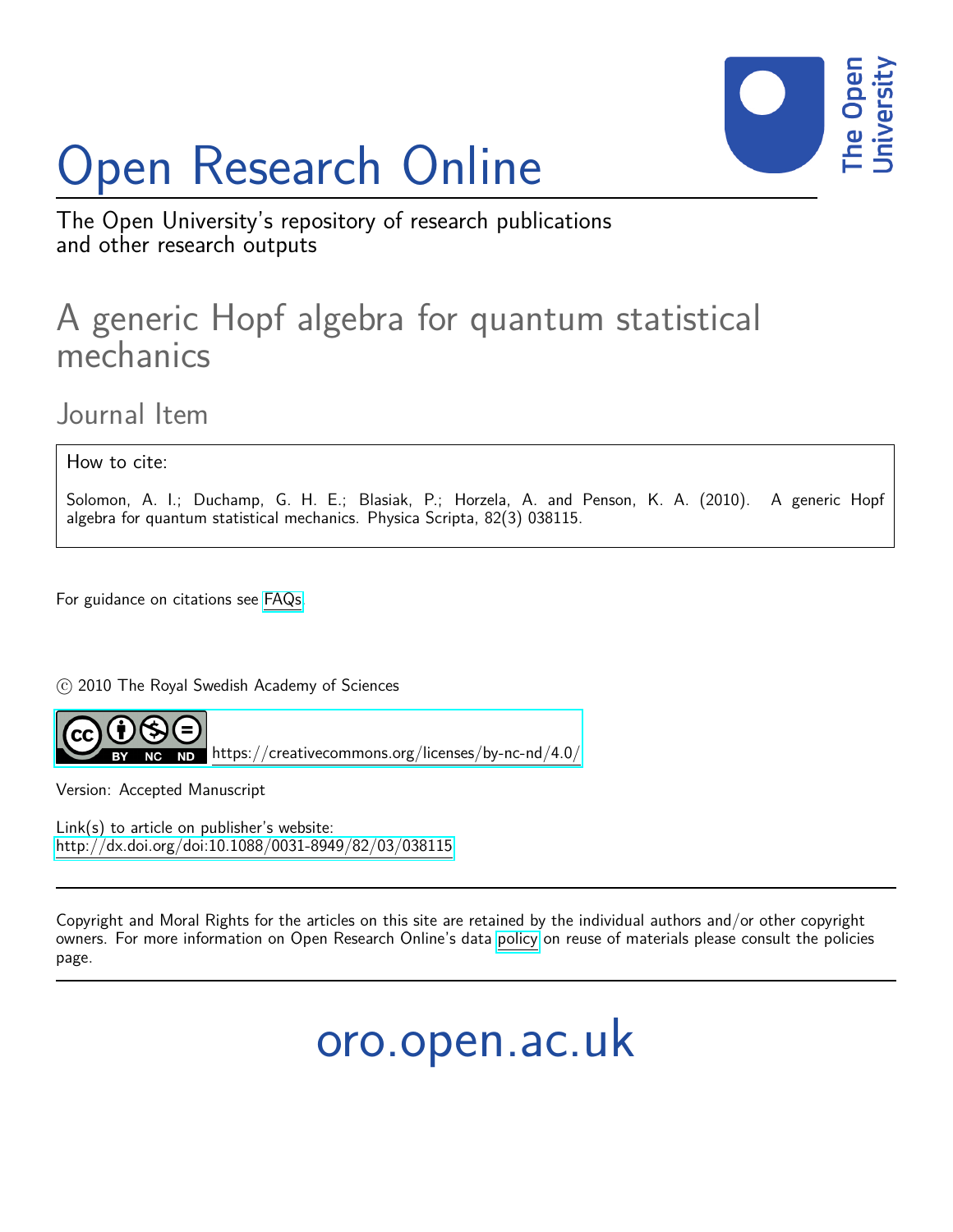### A Generic Hopf Algebra for Quantum Statistical Mechanics

A. I. Solomon $^{1/2}$ , G. E. H. Duchamp<sup>3</sup>, P. Blasiak<sup>4</sup>, A. Horzela<sup>4</sup> and K.A. Penson<sup>2</sup>

<sup>1</sup> Physics and Astronomy Department,The Open University, Milton Keynes MK7 6AA, UK

<sup>2</sup> Lab.de Phys. Théor. de la Matière Condensée, University of Paris VI, France 3 Institut Galilee, LIPN, CNRS UMR 7030 99 Av. J.-B. Clement, F-93430 Villetaneuse, France

<sup>4</sup> H. Niewodniczański Institute of Nuclear Physics, Polish Academy of Sciences, Division of Theoretical Physics, ul. Eliasza-Radzikowskiego 152, PL 31-342 Kraków, Poland

E-mail: a.i.solomon@open.ac.uk, gduchamp2@free.fr, pawel.blasiak@ifj.edu.pl, andrzej.horzela@ifj.edu.pl, penson@lptl.jussieu.fr

Abstract. In this note we present a Hopf algebra description of a bosonic quantum model, using the elementary combinatorial elements of Bell and Stirling numbers. Our objective in doing this is the following. Recent studies have revealed that perturbative Quantum Field Theory (pQFT) displays an astonishing interplay between analysis (Riemann Zeta functions), topology (Knot theory), combinatorial graph theory (Feynman Diagrams) and algebra (Hopf structure). Since pQFT is an inherently complicated study, thus far not exactly solvable and replete with divergences, the essential simplicity of the relationships between these areas can be somewhat obscured. The intention here is to display some of pevious-mentioned structures in the context of a simple bosonic quantum theory; i.e. a quantum theory of non-commuting operators which do not depend on spacetime. The combinatorial properties of these boson creation and annihilation operators, which is our chosen example, may be described by graphs, analogous to the Feynman diagrams of pQFT, which we show possess a Hopf algebra structure. Our approach is based on the quantum canonical partition function for a boson gas.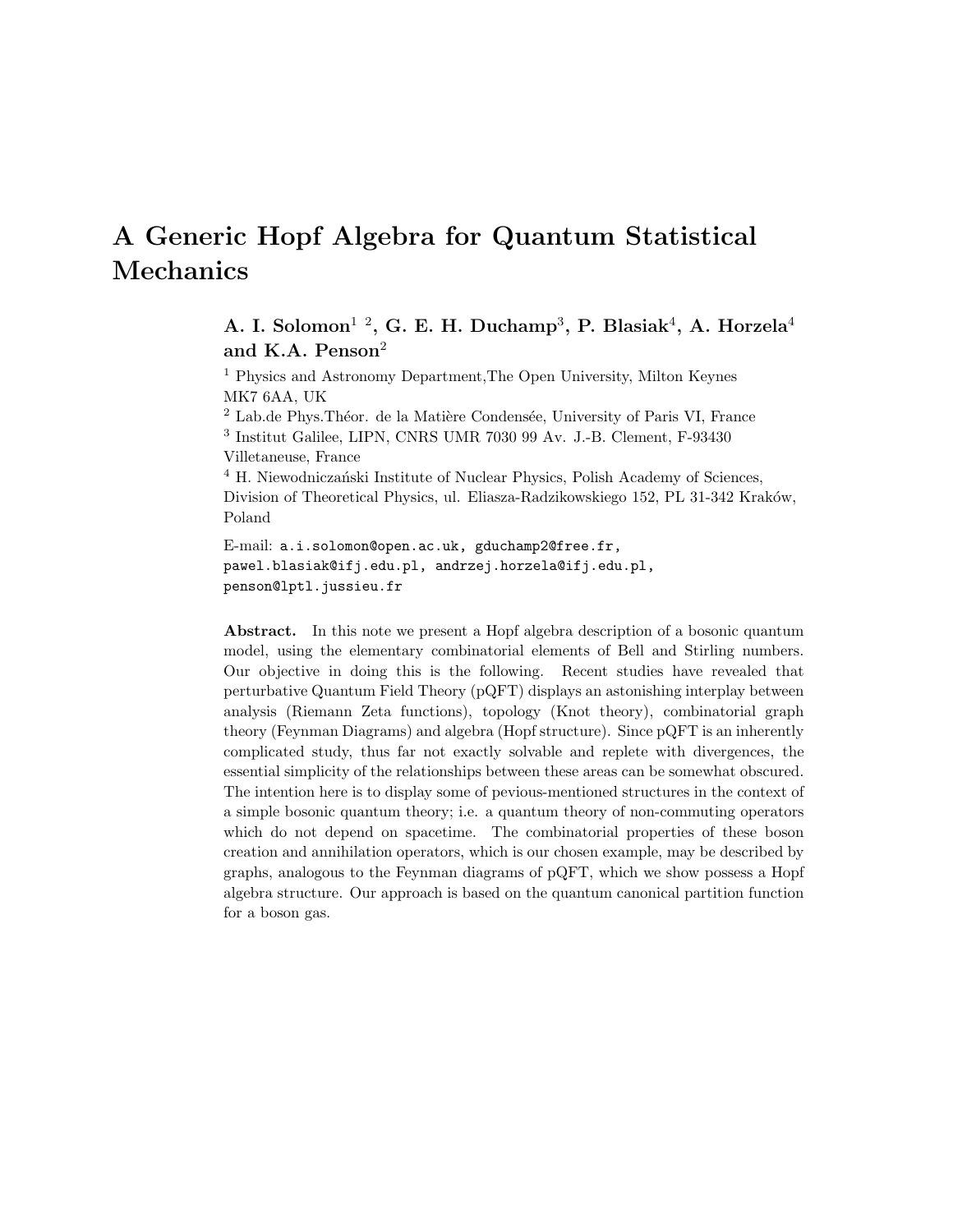#### 1. Bell and Stirling numbers

A basic combinatorial construct is the *Bell number*,  $B(n)$ . This gives the number of ways in which n distinct objects may be distributed among n identical containers, some of which may remain empty. The first few values of  $B(n)$  are

$$
B(n) = 1, 1, 2, 5, 15, 52, 203, \ldots, \quad n = 0, 1, 2, \ldots
$$

These values grow rapidly, but less so than  $n!$ 

Related to the Bell numbers are the *Stirling numbers* (of the second kind)  $S(n, k)$ , which are defined as the number of ways of putting n different objects into  $k$  identical containers, leaving none empty. From the definition we have  $B(n) = \sum_{k=1}^{n} S(n, k)$ .

A compact way of defining a combinatorial sequence is by means of a generating function. For the Bell numbers, the *exponential generating function* is given by

$$
\sum_{n=0}^{\infty} B(n) \frac{x^n}{n!} = \exp(e^x - 1)
$$
 (1)

A slight generalization of the exponential generating function for the Bell numbers is given by that defining the *Bell polynomials*  $B_n(y)$ :

$$
\exp(y(e^x - 1)) = \sum_{n=0}^{\infty} B_n(y) \frac{x^n}{n!}
$$
 (2)

Note that

$$
B_n(y) = \sum_{k=0}^{n} S(n,k)y^k.
$$
 (3)

#### 1.1. Normal order

Although somewhat unfamiliar to physicists, the Bell and Stirling numbers are fundamental in quantum theory. This is because they arise naturally in the *normal* ordering problem of bosonic operators. By the normal ordering operation  $\mathcal{N}f(a, a^{\dagger})$  we mean reorder the boson operators in  $f(a, a^{\dagger})$  so that all annihilation operators are on the right. For canonical boson creation and annihilation operators  $\{a^{\dagger}, a\}$  satisfying  $[a, a^{\dagger}] = 1$ , the Stirling numbers of the second kind  $S(n, k)$  intervene through [1, 2]

$$
\mathcal{N}(a^{\dagger}a)^n = \sum_{k=1}^n S(n,k)(a^{\dagger})^k a^k.
$$
\n(4)

The corresponding Bell numbers  $B(n) = \sum_{k=1}^{n} S(n, k)$  are simply the expectation values

$$
B(n) = \langle z | (a^\dagger a)^n | z \rangle_{z=1} \tag{5}
$$

taken in the coherent state defined by

$$
a|z\rangle = z|z\rangle \tag{6}
$$

for  $z = 1$ . In fact, for physicists, these equations may be taken as the *definitions* of the Stirling and Bell numbers.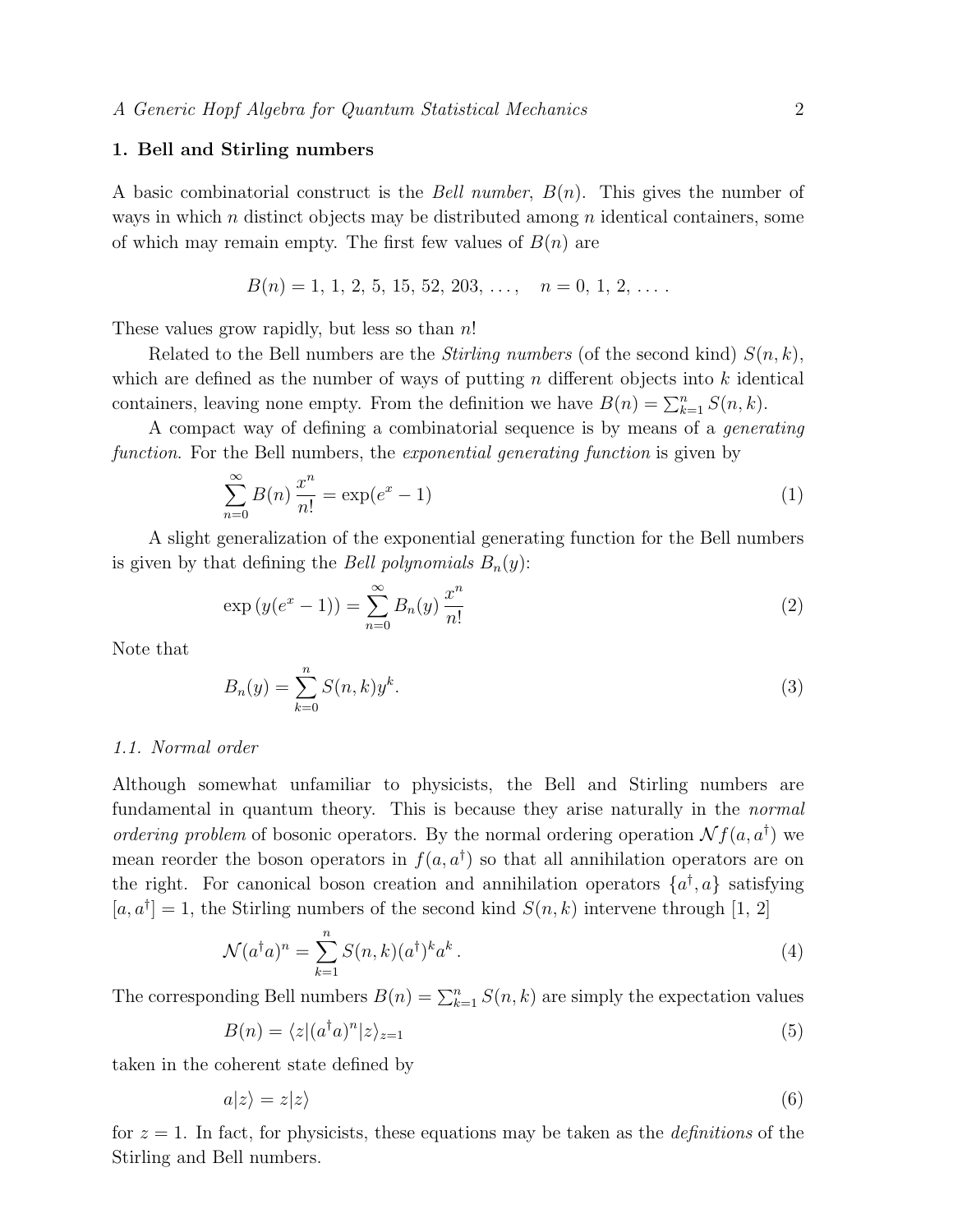#### 1.2. Graphs

We now give a graphical representation of the Bell numbers, based on work of Brody, Bender and Meister [3, 4], which we have extended in [5]. Consider labelled lines which emanate from a white dot, the origin, and finish on a black dot, the vertex. We shall allow only one line from each white dot but impose no limit on the number of lines ending on a black dot. Clearly this simulates the definition of  $S(n, k)$  and  $B(n)$ , with the white dots playing the role of the distinguishable objects, whence the lines are labelled, and the black dots that of the indistinguishable containers. The identification of the graphs for 1, 2 and 3 lines is given in Figure 1 below‡. We have concentrated on the Bell number



**Figure 1.** Graphs for  $B(n)$ ,  $n = 1, 2, 3$ .

sequence and its associated graphs since, as we shall show, there is a sense in which this sequence of graphs is *generic* in the evaluation of the Quantum Partition Function. By this we mean the following: We first show below that the Bell number sequence arises from the Partition Function of a non-interacting boson model. Then, when interactions are present these may be incorporated by the use of suitable strengths associated with the vertices of the graphs. That is, we can represent the combinatorial sequence of an interacting model by the same sequence of graphs as in Figure 1, with suitable vertex multipliers (denoted by the  $V$  terms in the same figure).

#### 2. Partition Function Integrand

We now show the relation of the preceding considerations to the computation of the Canonical partition Function Z in Quantum Statistical Mechanics, and introduce

<sup>‡</sup> The diagrams of our Figure 1 correspond to those of Figure 3 of reference [3], with an interchange of black spots and white spots. We have regrouped them to make the relation with  $B(n)$  and  $S(n,k)$  more transparent.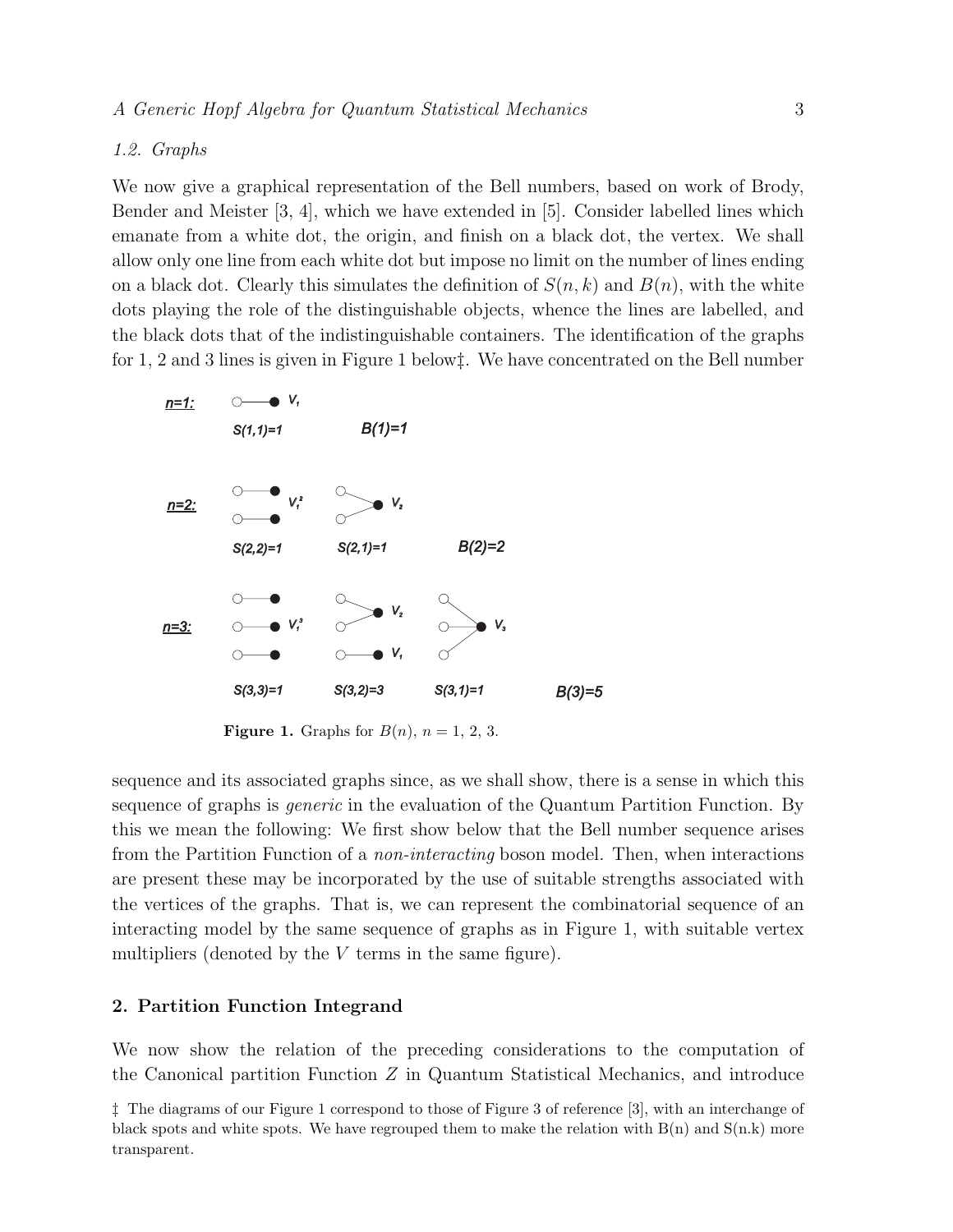the Partition Function Integrand, which is directly related to the combinatorial Bell numbers.

#### 2.1. Free boson gas and Bell polynomials

The canonical partition function associated with the hamiltonian H is given by

$$
Z = \text{Tr}\exp(-\beta H). \tag{7}
$$

We take the elementary case of the hamiltonian for the single–mode free boson gas  $H = \epsilon a^{\dagger} a$  (ignoring an additive constant),  $\epsilon > 0$ . The usual computation of the partition function, exploiting the completeness property  $\sum_{n=0}^{\infty} |n\rangle\langle n| = I$ , is immediate:

$$
Z = \text{Tr} \exp(-\beta \epsilon a^{\dagger} a) \tag{8}
$$

$$
=\sum_{n=0}^{\infty} \langle n|e^{-\beta \epsilon \hat{n}}|n\rangle\tag{9}
$$

$$
=\sum_{n=0}^{\infty}e^{-\beta\epsilon n}\tag{10}
$$

$$
= \left(1 - e^{-\beta \epsilon}\right)^{-1}.
$$
\n<sup>(11)</sup>

However, we may use any complete set to perform the trace. We choose coherent states as defined in Eq.(6) above, which are explicitly given by

$$
|z\rangle = e^{-|z|^2/2} \sum_{n} (z^n/n!) a^{\dagger^n} |0\rangle.
$$
 (12)

For these states the completeness or *resolution of unity* property is

$$
\frac{1}{\pi} \int d^2 z |z\rangle\langle z| = I \equiv \int d\mu(z) |z\rangle\langle z|.
$$
\n(13)

The appropriate trace calculation is

$$
Z = \frac{1}{\pi} \int d^2 z \langle z | \exp(-\beta \epsilon a^\dagger a) | z \rangle = \tag{14}
$$

$$
= \frac{1}{\pi} \int d^2 z \langle z | : \exp(a^\dagger a (e^{-\beta \epsilon} - 1)) : | z \rangle , \qquad (15)
$$

where we have used the following well-known relation [6, 7] for the *forgetful* normal ordering operator :  $f(a, a^{\dagger})$ : which means "normally order the creation and annihilation operators in f forgetting the commutation relation  $[a, a^{\dagger}] = 1$ "§:

$$
\mathcal{N}exp(xa^{\dagger}a) = \exp(a^{\dagger}a(e^x - 1)) : . \tag{16}
$$

We therefore obtain, integrating over the angle variable  $\theta$  and the radial variable  $r = |z|$ ,

$$
Z = \frac{1}{\pi} \int_0^{2\pi} d\theta \int_0^{\infty} r dr \exp\left(r^2 (e^{-\beta \epsilon} - 1)\right), \qquad (17)
$$

which gives us  $Z = (1 - e^{-\beta \epsilon})^{-1}$  as before.

§ Of course, this procedure may alter the value of the operator to which it is applied.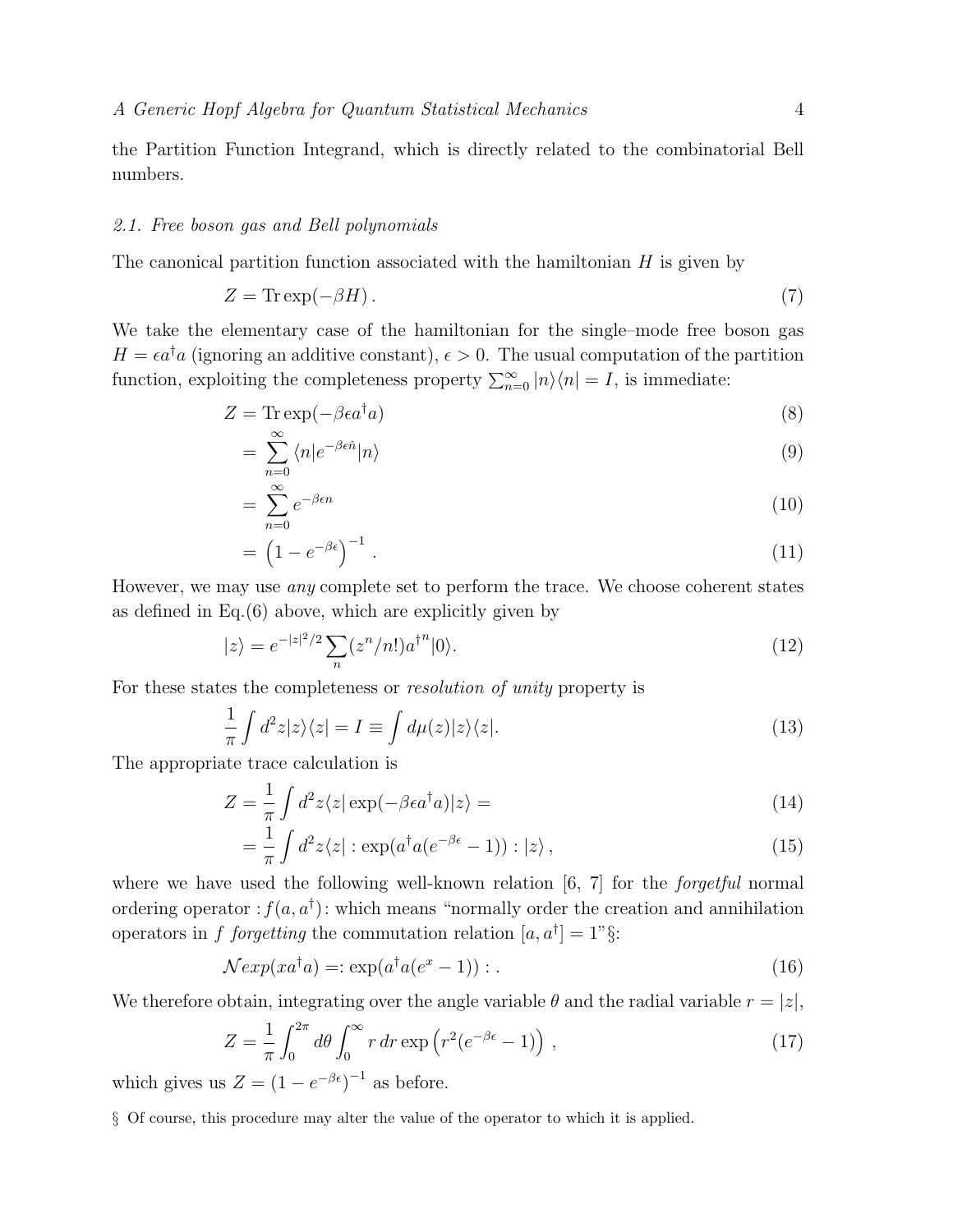We rewrite the above equation to show the connection with our previously–defined combinatorial numbers. Writing  $y = r^2$  and  $x = -\beta \epsilon$ , Eq.(17) becomes

$$
Z = \int_{0}^{\infty} dy \exp(y(e^x - 1)).
$$
\n(18)

This is an integral over the classical exponential generating function for the Bell polynomials as given in Eq.(2). This leads to the combinatorial form for the partition function

$$
Z = \int_0^\infty dy \sum_{n=0}^\infty B_n(y) \frac{x^n}{n!} \,. \tag{19}
$$

Although Eq.(19) is remarkably simple in form, it is often by no means a straightforward matter to evaluate the analogous integral for other than the free boson system considered here. Further, it is also clear that we may not interchange the integral and the summation, as each individual  $y$  integral diverges. We shall therefore concentrate in what follows on the partition function integrand (PFI)  $F(z)$  $\langle z | \exp(-\beta H) | z \rangle$ , whence  $Z = \int F(z) d\mu(z)$ , to give a graphical description of a perturbation approach. The function F maps coherent states  $|z\rangle$  to (real) numbers, and is therefore a *functional* on the coherent states...

#### 2.2. General partition functions

We now apply this graphical approach to the general partition function in second quantized form. With the usual definition for the partition function Eq.(7). In general the hamiltonian is given by  $H = \epsilon w(a, a^{\dagger})$ , where  $\epsilon$  is the energy scale, and w is a string (= sum of products of positive powers) of boson creation and annihilation operators. The partition function integrand  $F$  for which we seek to give a graphical expansion, is

$$
Z(x) = \int F(x, z) d\mu(z), \qquad (20)
$$

where

$$
F(x, z) = \langle z | \exp(xw) | z \rangle =
$$
  
\n
$$
= \sum_{n=0}^{\infty} \langle z | w^n | z \rangle \frac{x^n}{n!}
$$
  
\n
$$
= \sum_{n=0}^{\infty} W_n(z) \frac{x^n}{n!}
$$
  
\n
$$
= \exp\left(\sum_{n=1}^{\infty} V_n(z) \frac{x^n}{n!}\right),
$$
  
\n(21)

with obvious definitions of  $W_n$  and  $V_n$ . The sequences  $\{W_n\}$  and  $\{V_n\}$  may each be recursively obtained from the other [8]. This relates the sequence of multipliers  ${V_n}$ of Figure 1 to the hamiltonian of Eq.(7). The lower limit 1 in the  $V_n$  summation is a consequence of the normalization of the coherent state  $|z\rangle$ .

At this point the analogue of this model to perturbative quantum field theory becomes more transparent. For example, to calculate the partition Function  $Z(x)$ , we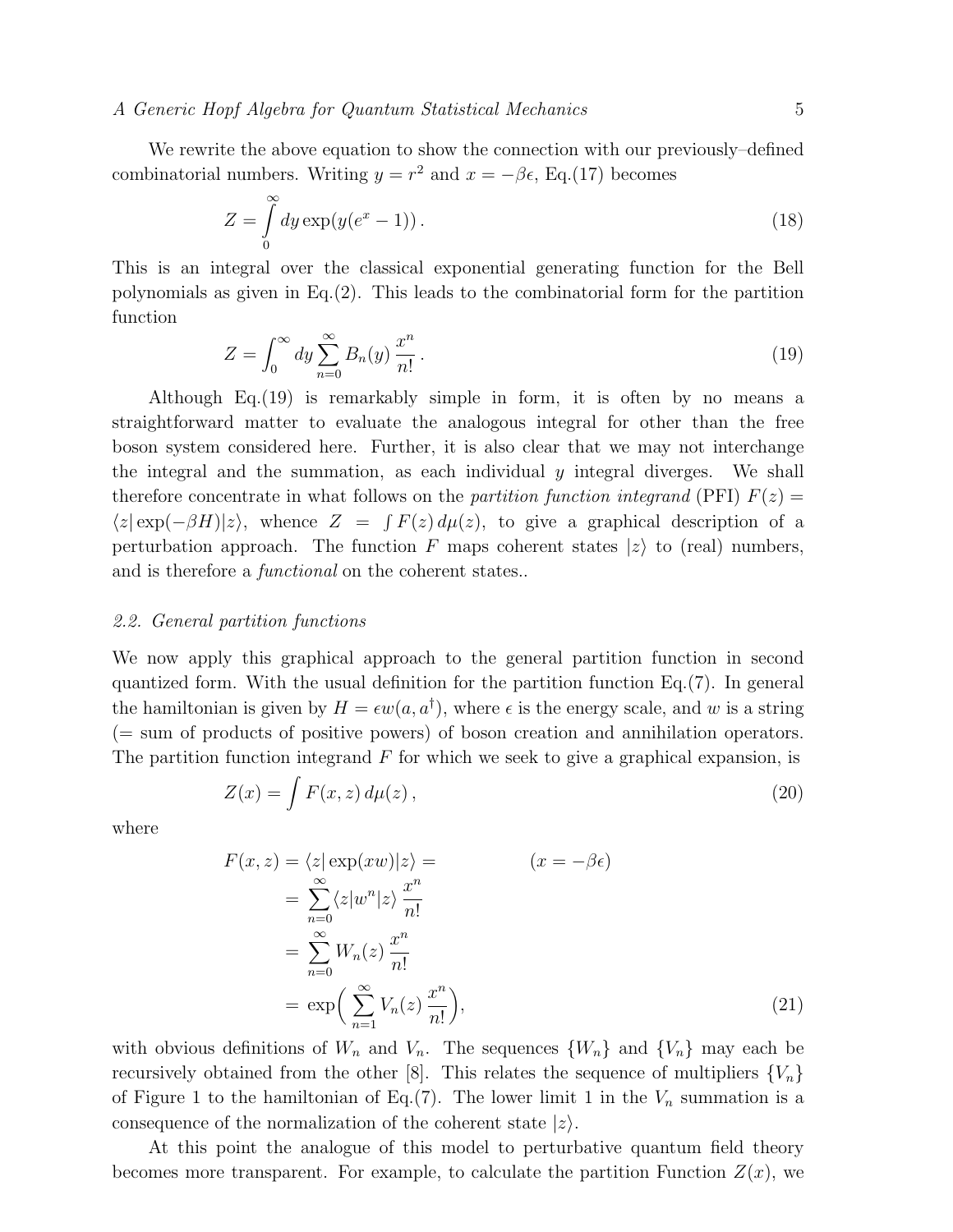must integrate over the Partition Function Integrand  $F(x, z)$ . Here, the integration over the coherent state parameter  $z$  plays the role of the space-time integration of Quantum Field Theory. As noted above with reference to Eq.(19) for the non-interacting case, and as in pQFT, term-by-term integration, corresponding to fallaciously interchanging the summation and integration actions, results in infinities at each term, as can be directly verified even in the non-interacting case. Thus even here an elementary form of renormalization is necessary, if we have to resort to term-wise integration.

Considerations such as these have led many authors, as noted in reference [10], to consider a global, algebraic approach to pQFT; and this we now do in the context of our simple model.

#### 3. Hopf Algebra structure

To describe the Hopf Algebra structure of our model, which we shall refer to as BELL below, we first introduce a basic Hopf Algebra, which we call POLY, generated by a single parameter x. This is essentially a standard one-variable polynomial algebra on which we impose the Hopf operation of co-product, co-unit and antipode, as a useful pedagogical device for describing their properties. The Hopf structure associated with our model described above is simply a multi-variable extension of POLY.

#### 3.1. The Hopf Algebra **POLY**

**POLY** consists of polynomials in x (say, over the real field  $\mathcal{R}$ , for example). The standard algebra structure of addition and associative multiplication is obtained in the usual way, by polynomial addition and multiplication. The additional Hopf operations are:

(i) The coproduct  $\Delta : \text{POLY} \longrightarrow \text{POLY} \times \text{POLY}$  is defined by

 $\Delta(e) = e \times e$  (unit e)  $\Delta(x) = x \times e + e \times x$  (generator x)  $\Delta(AB) = \Delta(A)\Delta(B)$  otherwise

so that  $\Delta$  is an algebra homomorphism.

- (ii) The co-unit  $\epsilon$  satisfies  $\epsilon(e) = 1$  otherwise  $\epsilon(A) = 0$ .
- (iii) The antipode S : **POLY**  $\longrightarrow$  **POLY** satisfies  $S(e) = e$ ; on the generator x,  $\mathcal{S}(x) = -x$ . It is an *anti-homomorphism*, i.e.  $\mathcal{S}(AB) = \mathcal{S}(B)\mathcal{S}(A)$ .

It may be shown that the foregoing structure **POLY** satisfies the axioms of a commutative, co-commutative Hopf algebra.

#### 3.2. BELL

We now briefly describe the Hopf algebra **BELL** which is appropriate for the diagram structure introduced in this note, defined by the diagrams of Figure 1.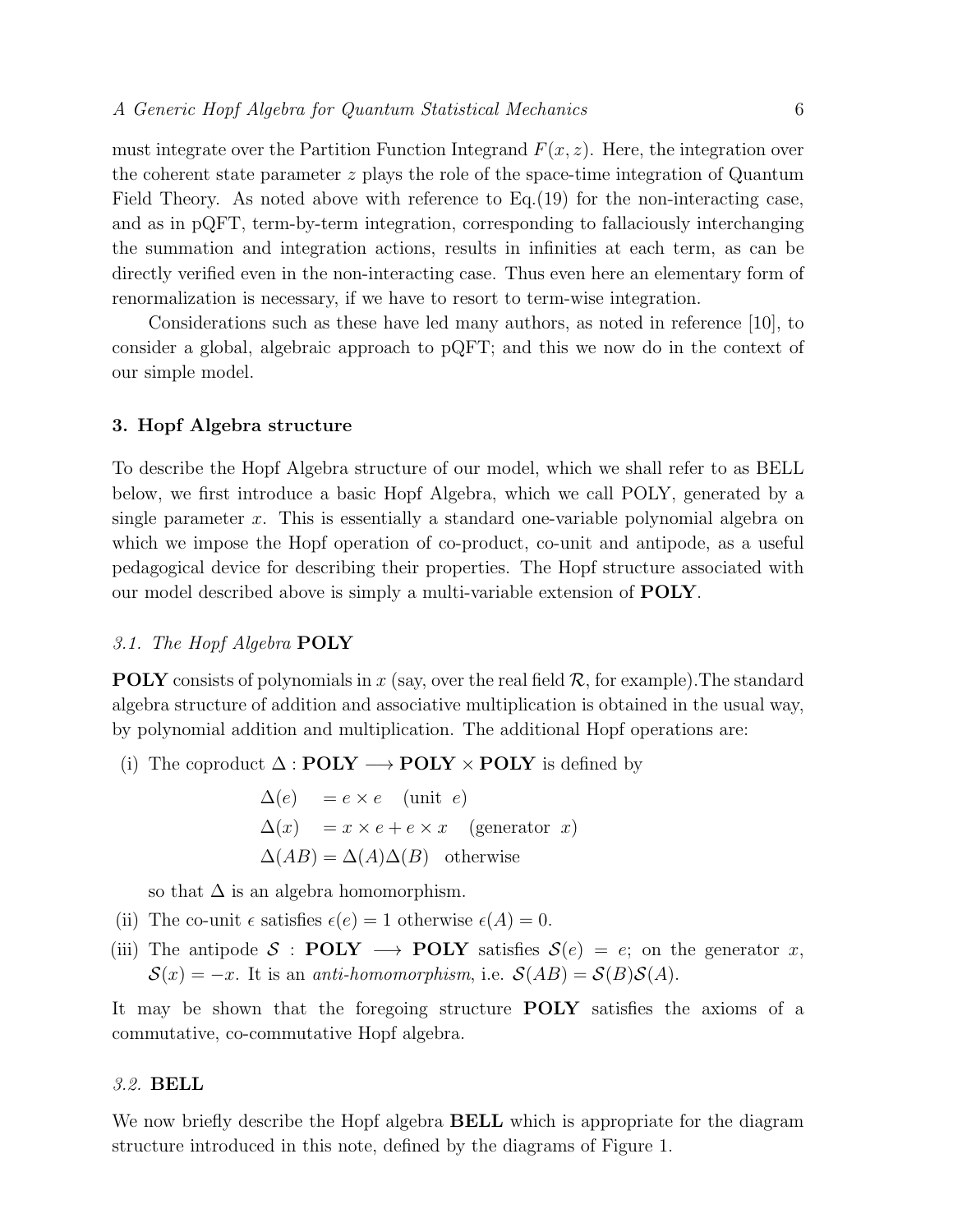- (i) Each distinct diagram is an individual basis element of BELL; thus the dimension is infinite. (Visualise each diagram in a "box".) The sum of two diagrams is simply the two boxes containing the diagrams. Scalar multiples are formal; for example, they may be provided by the  $V$  coefficients.
- (ii) The identity element  $e$  is the empty diagram (an empty box).
- (iii) Multiplication is the juxtaposition of two diagrams within the same "box". BELL is generated by the connected diagrams; this is a consequence of the Connected Graph Theorem [9]. Since we have not here specified an order for the juxtaposition, multiplication is commutative.
- (iv) The coproduct  $\Delta: \textbf{BEL} \longrightarrow \textbf{BEL} \times \textbf{BEL}$  is defined by

$$
\Delta(e) = e \times e \quad \text{(unit } e)
$$
  
 
$$
\Delta(y) = y \times e + e \times y \quad \text{(generator } y)
$$
  
 
$$
\Delta(AB) = \Delta(A)\Delta(B) \quad \text{otherwise}
$$

so that  $\Delta$  is an algebra homomorphism.

- (v) The co-unit  $\epsilon$  satisfies  $\epsilon(e) = 1$  otherwise  $\epsilon(A) = 0$ .
- (vi) The antipode S : **BELL**  $\longrightarrow$  **BELL** satisfies  $S(e) = e$ ; on a generator x,  $S(y) = -y$ . It is an *anti-homomorphism*, i.e.  $S(AB) = S(B)S(A)$ .

#### 3.3. BELL as an extension of POLY

It may be seen that BELL is a multivariable version of POLY. To show this, we code the diagrams by letters. We use an infinite alphabet  $Y = \{y_1, y_2, y_3 \cdots\} = \{y_k\}_{k\geq 1}$  and code each connected diagram with one black spot and k white spots with the letter  $y_k$ . An unconnected diagram will be coded by the product of its letters. In this way, the diagrams of Figure 1 are coded as follows:

- first line :  $y_1$
- second line :  $y_1^2$  and  $y_2$
- third line :  $y_1^3$  and  $y_1y_2$  and  $y_3$ .

Thus one sees that each diagram of weight  $n$  with  $k$  connected components is coded bijectively by a monomial of weight n (the weight of a monomial  $y_{i_1}y_{i_2}\cdots y_{i_r}$  is just the sum of the indices  $\sum_{j=1}^r i_j$  and k letters. The algebra **BELL** is coded by commutative polynomials in the infinite alphabet Y; that is, the coding is an isomorphism **BELL**  $\rightarrow$  $\mathcal{R}[Y]$ . As an aside, one may note that the basis elements of **BELL** are sometimes referred to as forests. As above, it may be shown that the foregoing structure BELL satisfies the axioms of a commutative, co-commutative Hopf algebra.

#### 4. Discussion

The objective of this note was to introduce a very simple Hopf structure associated with standard bosonic creation and annihilation operators, in the context of the evaluation